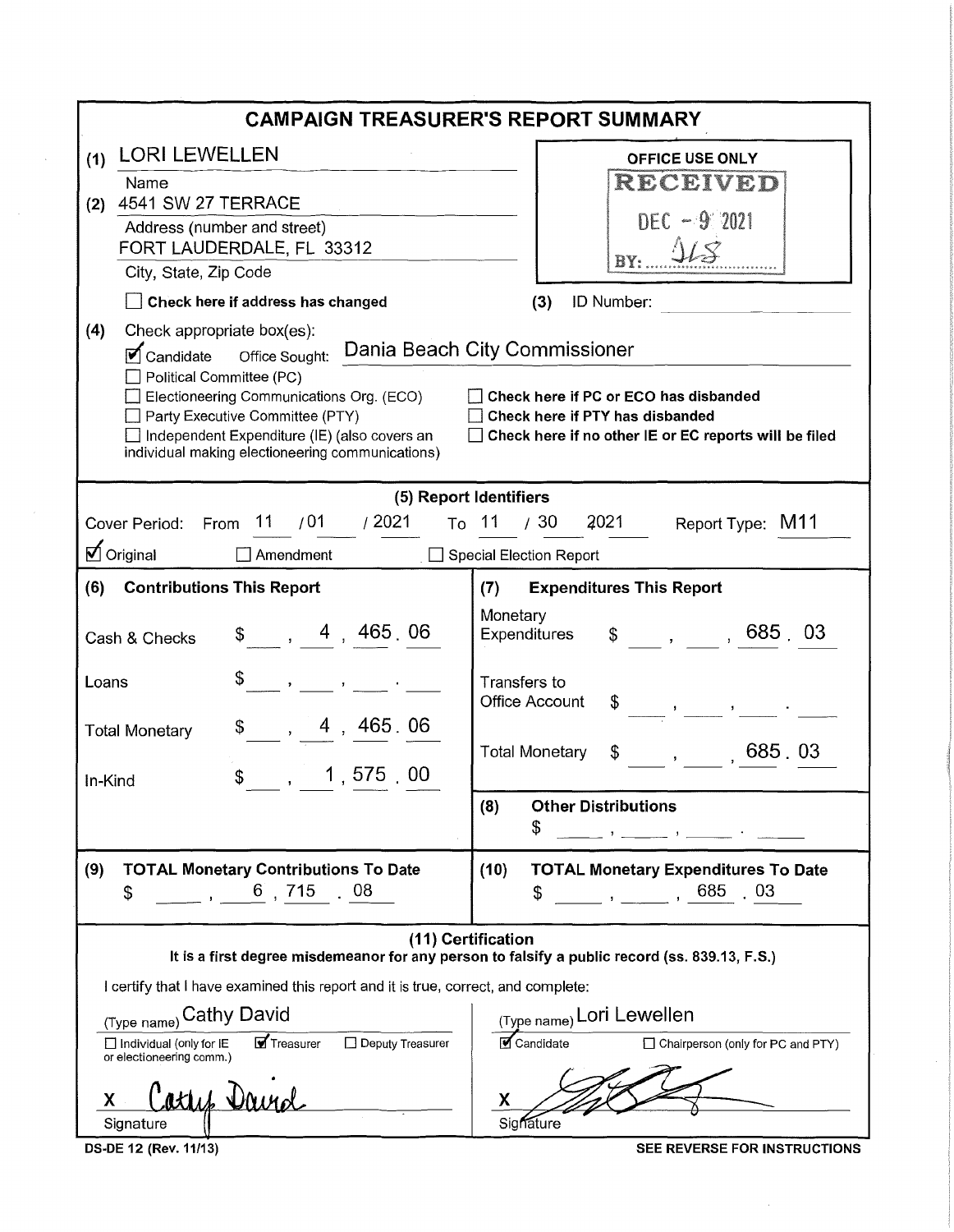| $(1)$ Name                               | LORI LEWELLEN CAMPAIGN                                                                         |         | (2) I.D. Number                  |                             |                                |                   |                |  |
|------------------------------------------|------------------------------------------------------------------------------------------------|---------|----------------------------------|-----------------------------|--------------------------------|-------------------|----------------|--|
| (3) Cover Period                         | 2021<br>11<br>01<br>$\prime$                                                                   | through | 11<br>L                          | 30<br>2021                  | $(4)$ Page                     | 1                 | 5<br>of        |  |
| (5)<br>Date<br>(6)<br>Sequence<br>Number | (7)<br>Full Name<br>(Last, Suffix, First, Middle)<br>Street Address &<br>City, State, Zip Code | Type    | (8)<br>Contributor<br>Occupation | (9)<br>Contribution<br>Type | (10)<br>In-kind<br>Description | (11)<br>Amendment | (12)<br>Amount |  |
| 11<br>10<br>2021<br>$\vert$ <sub>1</sub> | Grimmer, Roberta J<br>5250 SW 22 Avenue<br>Fort Lauderdale, Fl<br>33312                        | I       | Retired                          | ${\rm CHE}$                 |                                |                   | 200.00         |  |
| 11 <br>10<br>2021                        | Cieri, Phyllis<br>5511 Lagoon Drive<br>Fort Lauderdale, Fl<br>33312                            | II.     |                                  | CHE                         |                                |                   | 50.00          |  |
| 11<br>10<br>2021<br>$\vert$ 3            | Peterman, Janice<br>717 SW 4 Terrace<br>Dania Beach, Fl 33004                                  | II      |                                  | CHE                         |                                |                   | 25.00          |  |
| 11<br>10<br>2021<br>$\sqrt{4}$           | Vallejo, George<br>2940 NE 164th Street<br>N Miami Beach, FL 33160                             | I       | Real Estate                      | CHE                         |                                |                   | 250.00         |  |
| 11<br>10<br>21                           | Andrules, Judy<br>305 Lewis Lane #3<br>Dania Beach, FL 33004                                   | ΙI      |                                  | CHE                         |                                |                   | 50.00          |  |
| 11<br>10<br>2021<br>$6\overline{6}$      | Armand, Jose<br>50 SE 3rd Avenue #3<br>Dania Beach, Fl 33004                                   | IT.     |                                  | CHE                         |                                |                   | 20.00          |  |
| $ 11\rangle$<br>10<br>2021<br>7          | Ryan & Ryan LLC<br>700 E Dania Beach Blvd<br>Third Floor<br>Dania Beach, FL 33004              | B       | Attorneys                        | CHE                         |                                |                   | 250.00         |  |

DS-DE 13 (Rev. 11/13) **SEE REVERSE FOR INSTRUCTIONS AND CODE VALUES**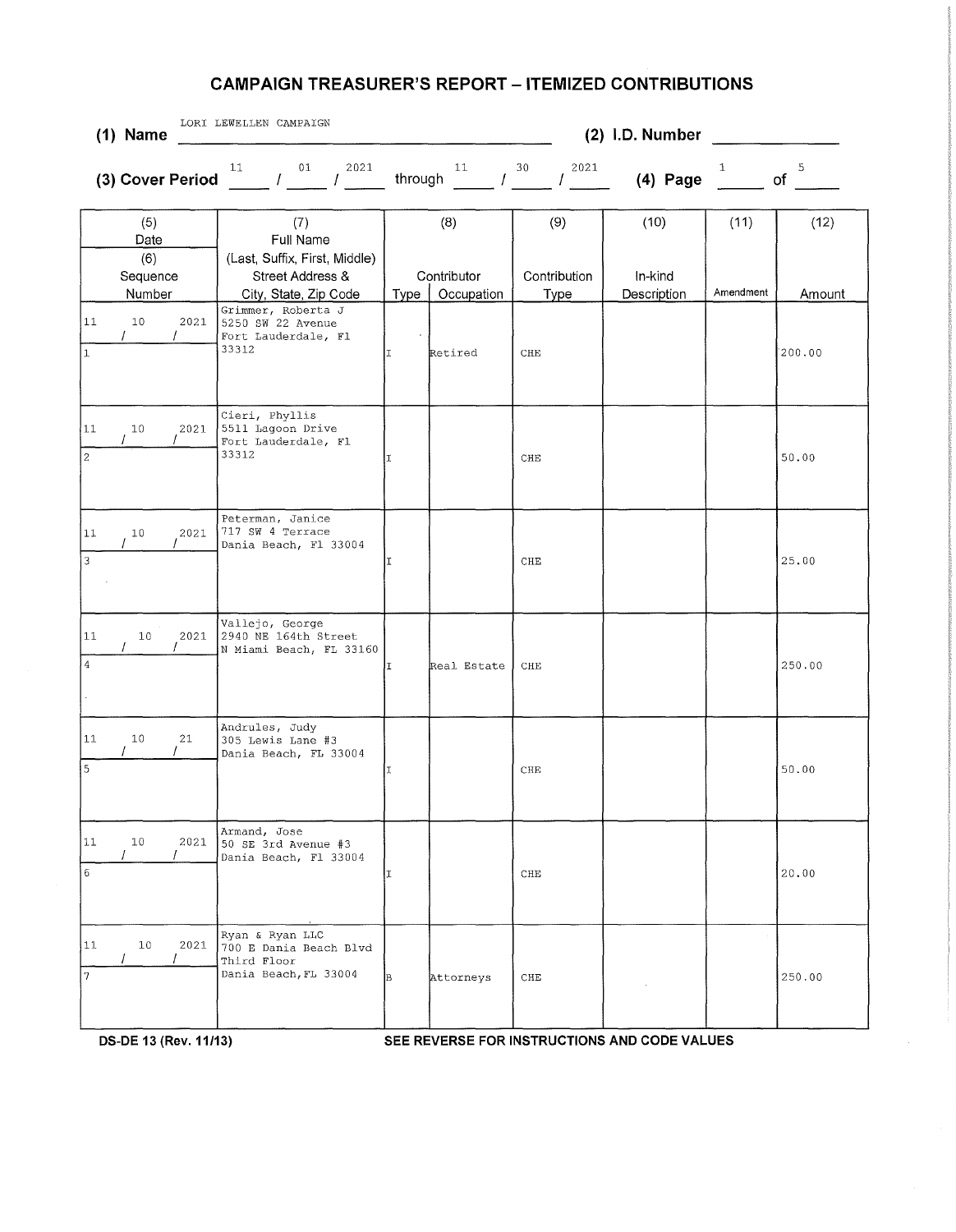$\hat{\boldsymbol{\beta}}$ 

| $(1)$ Name                                       | LORI LEWELLEN CAMPAIGN                                                                         | (2) I.D. Number |                                  |                             |                                |                   |                |
|--------------------------------------------------|------------------------------------------------------------------------------------------------|-----------------|----------------------------------|-----------------------------|--------------------------------|-------------------|----------------|
| (3) Cover Period $\frac{11}{2}$ / $\frac{01}{2}$ | 2021<br>01<br>$\mathcal{F}$ and $\mathcal{F}$                                                  | through         | 11<br>$\int$                     | 30<br>2021<br>T             | $(4)$ Page                     | 2                 | 5<br>of        |
| (5)<br>Date<br>(6)<br>Sequence<br>Number         | (7)<br>Full Name<br>(Last, Suffix, First, Middle)<br>Street Address &<br>City, State, Zip Code | Type            | (8)<br>Contributor<br>Occupation | (9)<br>Contribution<br>Type | (10)<br>In-kind<br>Description | (11)<br>Amendment | (12)<br>Amount |
| 10<br>2021<br>$\mathcal{L}$<br>$\prime$          | Caruso, Patricia<br>5300 SW 27 Terrace<br>Fort Lauderdale, Fl<br>33312                         | I               |                                  | $_{\rm CHE}$                |                                |                   | 20.00          |
| 10<br>2021                                       | Brown, Debra<br>26 SE 11 Street<br>Dania Beach, Fl 33004                                       | I               |                                  | CHE                         |                                |                   | 50.00          |
| 2021<br>10                                       | Reister, Elizabeth<br>348 S Federal Hwy, #8<br>Dania Beach, Fl 33004                           | I               |                                  | CHE                         |                                |                   | 50.00          |
| 2021<br>10                                       | Hart, Patricia<br>517 NE 2nd Place<br>Dania Beach, Fl 33004                                    | T.              | Real Estate                      | CHE                         |                                |                   | 100.00         |
| 10<br>2021                                       | Armstrong, Vicki<br>525 NE 2ND Place<br>Dania Beach, Fl<br>33004                               | II              | Retired                          | CHE                         |                                |                   | 100.00         |
| 2021<br>10 <sub>1</sub>                          | Ford, Suzanne<br>3211 Teakwood Lane<br>Fort Lauderdale, Fl<br>33312                            | I               |                                  | CHE                         |                                |                   | 50.00          |
| 2021<br>10                                       | Sloboda, Charlotte<br>2905 Lakeshore Drive<br>Fort Lauderdale, Fl<br>33312                     | II              |                                  | CHE                         |                                |                   | 50.00          |

**DS-DE 13 (Rev. 11/13) SEE REVERSE FOR INSTRUCTIONS AND CODE VALUES**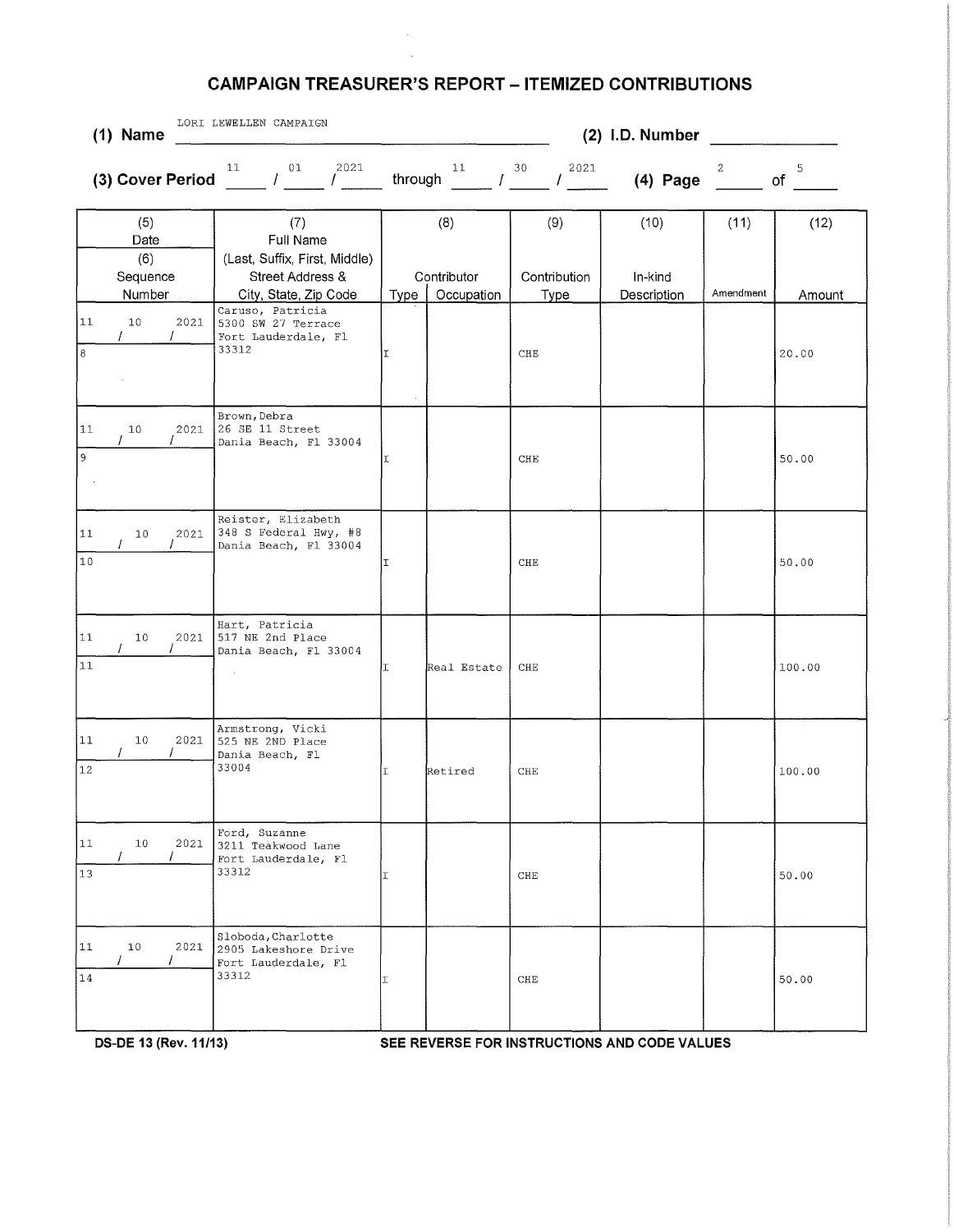$\lambda$ 

| LORI LEWELLEN CAMPAIGN<br>(2) I.D. Number<br>$(1)$ Name<br>$\mathcal{L}_{\text{max}}$ and $\mathcal{L}_{\text{max}}$ . The second state $\mathcal{L}_{\text{max}}$ |                                                                                    |         |                     |                        |                 |           |         |
|--------------------------------------------------------------------------------------------------------------------------------------------------------------------|------------------------------------------------------------------------------------|---------|---------------------|------------------------|-----------------|-----------|---------|
| (3) Cover Period                                                                                                                                                   | 2021<br>11<br>01<br>$\mathcal{L} = \mathcal{L}$<br>$\mathcal{L}$ and $\mathcal{L}$ | through | 11<br>$\mathcal{L}$ | 30<br>2021<br>$\prime$ | $(4)$ Page      | 3         | 5<br>of |
| (5)<br>Date<br>(6)<br>Sequence                                                                                                                                     | (7)<br>Full Name<br>(Last, Suffix, First, Middle)<br>Street Address &              |         | (8)<br>Contributor  | (9)<br>Contribution    | (10)<br>In-kind | (11)      | (12)    |
| Number                                                                                                                                                             | City, State, Zip Code                                                              | Type    | Occupation          | Type                   | Description     | Amendment | Amount  |
| 11<br>10 <sub>1</sub><br>2021<br>$\vert_{15}$                                                                                                                      | Hogarth, Frederick<br>3010 Cove Dr<br>Fort Lauderdale, FL<br>33312                 | II.     | Retired             | CHE                    |                 |           | 100.00  |
| 11<br>2021<br>10<br>16                                                                                                                                             | Baer, Jerry<br>1211 Polk Street<br>Hollywood, FL 33019                             | T       | Store Owner         | CHE                    |                 |           | 200.00  |
| 11<br>10<br>2021<br>$\overline{17}$                                                                                                                                | 800 Old Griffin LLC<br>19606 SW 69th Place<br>Pembroke Pines, Fl<br>33332          | в       | Boat Repair         | CHE                    |                 |           | 200.00  |
| 11<br>10<br>2021<br>18                                                                                                                                             | Coker & Feiner<br>1404 S Andrews Ave<br>Fort Lauderdale, Fl<br>33316               | ÌВ.     | Attorneys           | ${\rm CHE}$            |                 |           | 250.00  |
| 11<br>10<br>2021<br>19                                                                                                                                             | Sartin, Michael<br>746 SW 3rd St<br>Dania Beach, Fl 33004                          | lT.     | Retired             | CHE                    |                 |           | 100.00  |
| 11<br>10<br>21<br>. 1<br>$\overline{20}$                                                                                                                           | Popescu, Leslie<br>501 EDania Beach Blvd<br>Apt 2H<br>Dania Beach, FL 33004        | lı.     |                     | CHE                    |                 |           | 25,00   |
| 11<br>10<br>21<br>$ _{21}$                                                                                                                                         | Hankerson, Derrick<br>746 SW 3 Street<br>Dania Beach, Fl 33004                     | IΙ      | Retired             | CHE                    |                 |           | 150.00  |

**OS-DE 13 (Rev. 11/13) SEE REVERSE FOR INSTRUCTIONS AND CODE VALUES**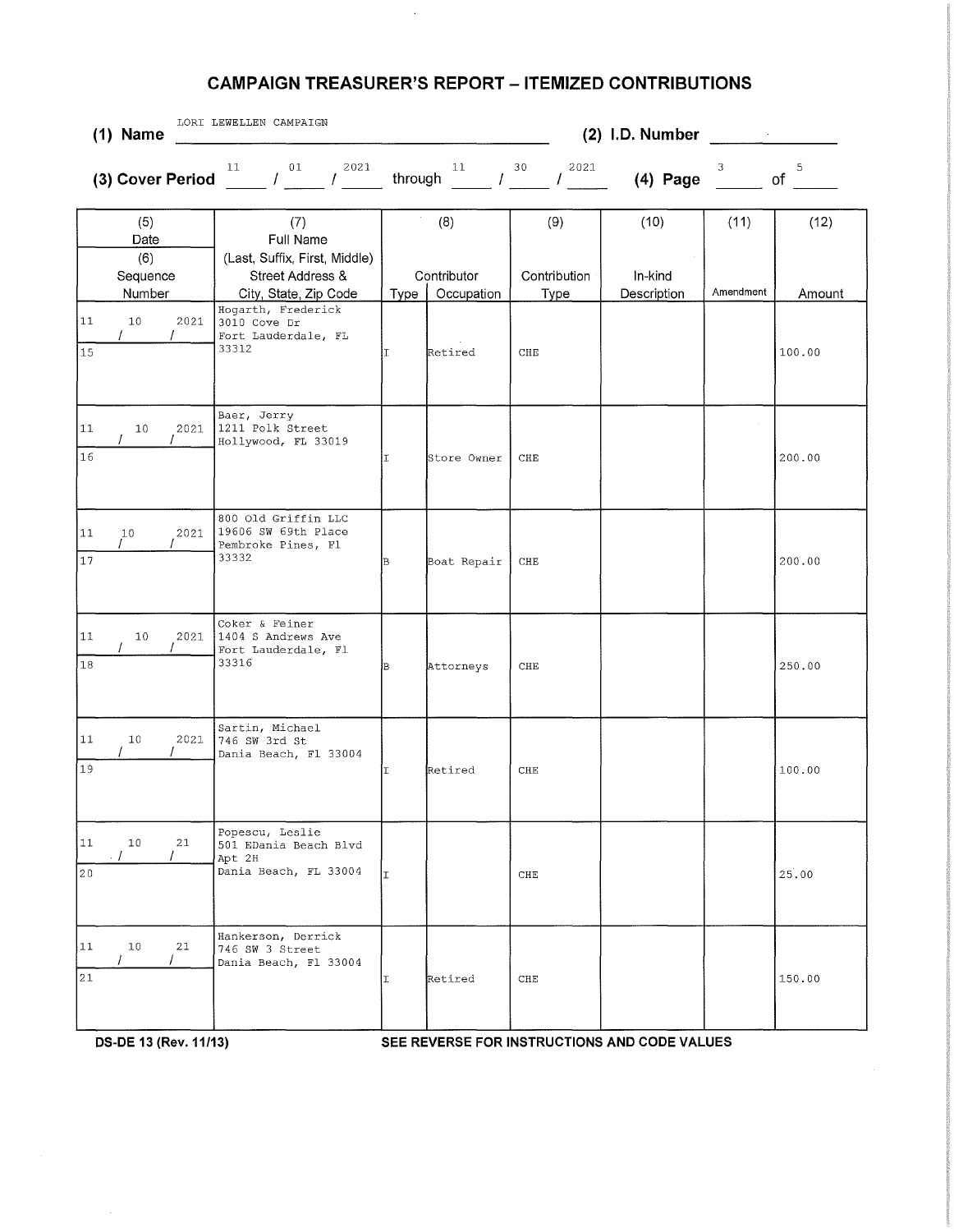| LORI LEWELLEN CAMPAIGN<br>$(1)$ Name     | (2) I.D. Number                                                                                |         |                                  |                             |                                |                   |                |
|------------------------------------------|------------------------------------------------------------------------------------------------|---------|----------------------------------|-----------------------------|--------------------------------|-------------------|----------------|
| (3) Cover Period                         | 2021<br>11<br>01<br>$\prime$<br>$\mathcal{L}$                                                  | through | 11<br>L                          | 30<br>2021                  | $(4)$ Page                     |                   | 5<br>of        |
| (5)<br>Date<br>(6)<br>Sequence<br>Number | (7)<br>Full Name<br>(Last, Suffix, First, Middle)<br>Street Address &<br>City, State, Zip Code | Type    | (8)<br>Contributor<br>Occupation | (9)<br>Contribution<br>Type | (10)<br>In-kind<br>Description | (11)<br>Amendment | (12)<br>Amount |
| 11<br>10<br>2021<br>$\prime$<br>22       | Snyder, Eileen<br>8591 SW 22nd Ct<br>Fort Lauderdale, Fl<br>33324                              | I       |                                  | ${\rm CHE}$                 |                                |                   | 50.00          |
| 11<br>2021<br>10<br>23                   | Donly, Meredith<br>354 SE 6th Street<br>Dania Beach, FL 33004                                  | II.     | Real Estate                      | CHE                         |                                |                   | 200.00         |
| $11$<br>10<br>2021<br>24                 | Douglas, Christine<br>4665 SW 38th Terrace<br>Fort Lauderdale, Fl<br>33312                     | lτ      | Respiratory<br>furrapise         | CHE                         |                                |                   | 100.00         |
| 11<br>2021<br>10<br>25                   | McDonough, Debora<br>40 SE 6th Street<br>Dania Beach, Fl 33004                                 | II.     | Massage<br><b>THERAPIST</b>      | CHE                         |                                |                   | 100.00         |
| 11<br>10<br>2021<br>26                   | Kevles, Leslie<br>3011 W Marina Drive<br>Fort Lauderdale, Fl<br>33312                          | II.     |                                  | CHE                         |                                |                   | 25.00          |
| 11<br>10<br>2021<br>27                   | Tyra, Patricia<br>2912 SW 54th Street<br>Fort Lauderdale, Fl<br>33312                          | T       |                                  | ${\rm CHE}$                 |                                |                   | 50.00          |
| 11<br>10<br>2021<br>28                   | Horbaly, Eric<br>4448 SW 28 Terrace<br>Fort Lauderdale, Fl<br>33312                            | I       |                                  | CAS                         |                                |                   | 50.00          |

 $\sim$ 

 $\sim$ 

**DS-DE 13 (Rev. 11/13) SEE REVERSE FOR INSTRUCTIONS AND CODE VALUES** 

 $\bar{\mathcal{A}}$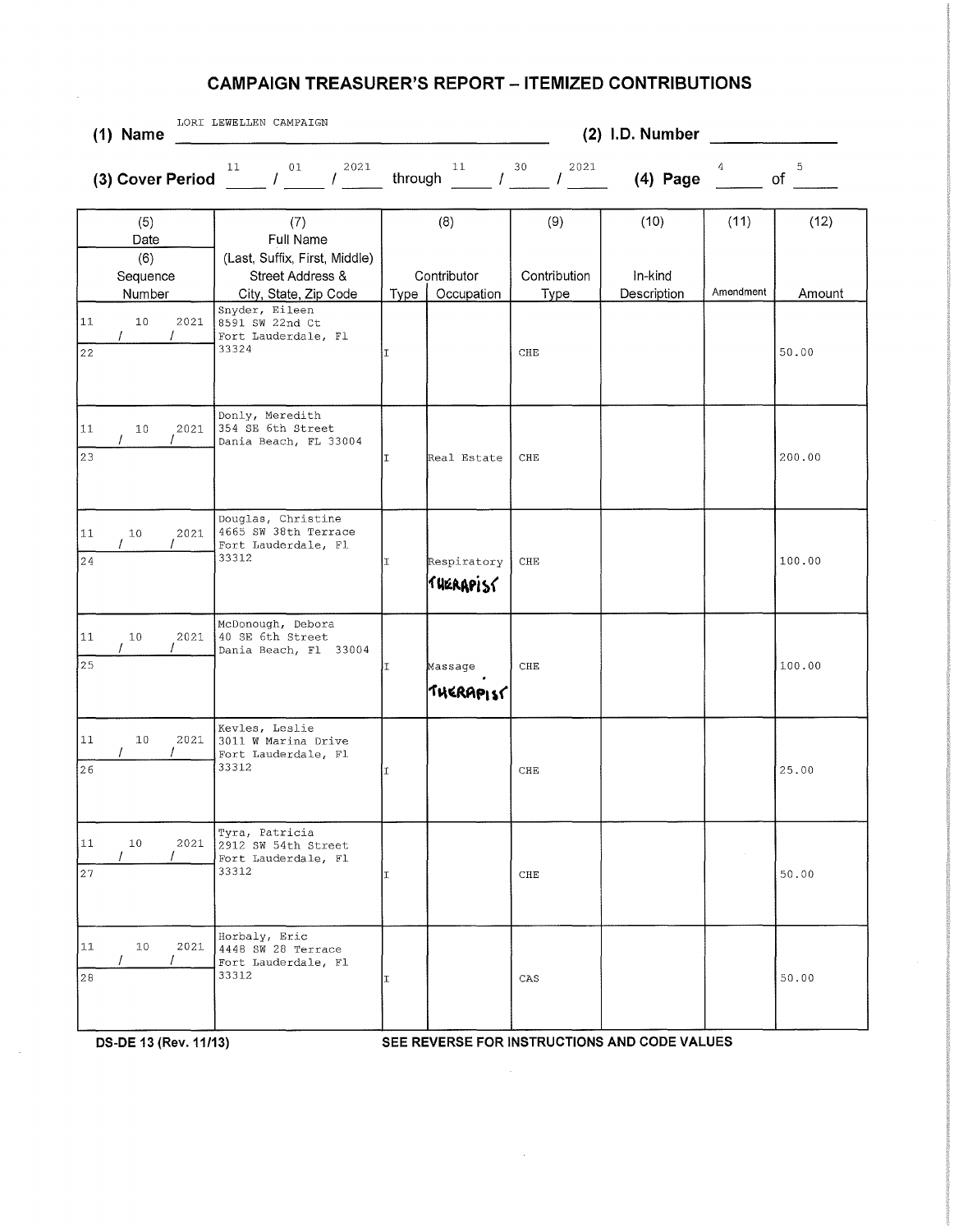|                              | $(1)$ Name                               | LORI LEWELLEN CAMPAIGN                                                                                            | (2) I.D. Number |                                  |                             |                                |                   |                |  |  |
|------------------------------|------------------------------------------|-------------------------------------------------------------------------------------------------------------------|-----------------|----------------------------------|-----------------------------|--------------------------------|-------------------|----------------|--|--|
|                              | (3) Cover Period                         | 2021<br>11<br>01<br>$\mathcal{L}$<br>$\mathcal{L}$                                                                | through         | 11<br>$\prime$                   | 2021<br>30<br>T             | $(4)$ Page                     | 5                 | 5<br>of        |  |  |
|                              | (5)<br>Date<br>(6)<br>Sequence<br>Number | (7)<br>Full Name<br>(Last, Suffix, First, Middle)<br>Street Address &<br>City, State, Zip Code<br>Jones, Jennifer | Type            | (8)<br>Contributor<br>Occupation | (9)<br>Contribution<br>Type | (10)<br>In-kind<br>Description | (11)<br>Amendment | (12)<br>Amount |  |  |
| $ 11\rangle$<br>$ 29\rangle$ | 10 <sup>°</sup><br>2021<br>T             | 314 SE 10 Street<br>#107<br>Dania Beach, FL 33004                                                                 | lт.             |                                  | CAS                         |                                |                   | 50.00          |  |  |
| 11<br>30                     | 2021<br>17                               | AICOMP Consulting Inc<br>5050 Poplar Avenue<br>Ste 1103<br>Memphis, TN 38157                                      | lB.             | software co                      | CHE                         |                                |                   | 1000.00        |  |  |
| 11<br>31                     | 17<br>2021                               | Wilson, Linda<br>1547 Adams Street<br>Hollywood, Fl 33020                                                         | T               |                                  | CHE                         |                                |                   | 50.00          |  |  |
| 11<br>32                     | 2021<br>24                               | Walter Duke & Partners<br>Inc<br>2860 W State Road 84<br>Suite 109<br>Fort Lauderdale, Fl<br>33312                | в               | property<br>PPPRAISER            | ${\rm CHE}$                 |                                |                   | 500.00         |  |  |
| 11<br>33                     | 10<br>2021<br>7                          | Tropical Acres<br>2500 Griffin Road<br>Fort Lauderdale, FL<br>33312                                               | B               |                                  |                             | food kickoff                   |                   | 1000.00        |  |  |
| 11<br>34                     | 2021<br>10 <sup>°</sup>                  | Jack Studiale<br>4309 NE 23rd Avenue<br>Fort Lauderdale, FL<br>33308                                              | T.              |                                  |                             | food kickoff<br>PARTY          |                   | 575.00         |  |  |
| 11<br>35                     | 29<br>2021                               | Centennial Bank<br>1991 Stirling Road<br>Dania Beach, FL 33004                                                    | lB.             |                                  | INT                         |                                |                   | .06            |  |  |

**DS-DE 13 (Rev. 11/13) SEE REVERSE FOR INSTRUCTIONS AND CODE VALUES**